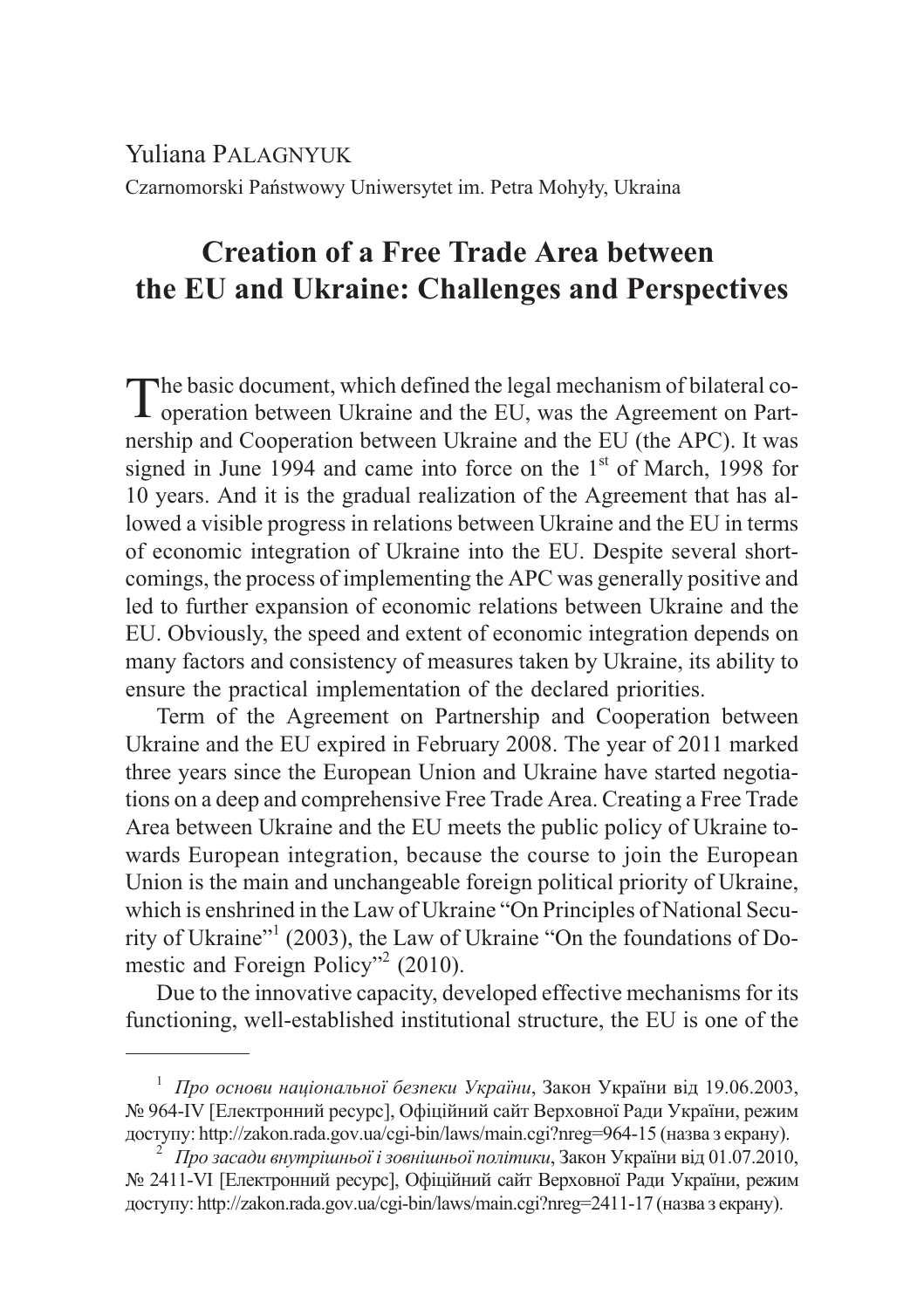leaders in the global economic market. After recognition of the Ukrainian economy as a market economy and Ukraine's accession to the World Trade Organization negotiations on a Free Trade Area between Ukraine and the EU have become especially important.

Ukrainian scholars in Public Administration researched the economic aspects of integration of Ukraine into the European Union. For instance, V. Popova investigated ways to improve tax policy in light of European integration of Ukraine<sup>3</sup>. L. Ilchenko-Syuyva explored state mechanism of monetary policy of Ukraine in the context of European integration<sup>4</sup> whereas G. Dmitrenko – governance processes of adaptation of the tax system of Ukraine to the European Union<sup>5</sup>. Y. Bondarenko<sup>6</sup>, A. Grigor<sup>7</sup>, Y. Zhuravlyova<sup>8</sup>, Y. Lahutov<sup>9</sup>, O. Malynovska<sup>10</sup>,

<sup>7</sup> О. О. Григор, Формування інформаційного суспільства в Україні в контексті *інтеграції в Європейський Союз (державно-управлінський аспект)*, Автореф. дис... канд. наук з держ. управління: 25.00.01, Львівський регіональний ін-т держ. управління Національної академії держ. управління при Президентові України, Л. 2003, 20 с.<br><sup>8</sup> Ю. О. Журавльова, *Механізми державного управління реформуванням* 

*вищої освіти України в умовах євроїнтеграції*, Автореф. дис... канд. наук з держ. управління: 25.00.02, Одеський регіональний ін-т держ. управління, Національ-на академія держ. управління при Президентові України, О. 2009, 20 с.

Ю. Е. Лагутов, Політико-управлінські засади взаємодії України з українською діаспорою в державах Європейського Союзу, автореф. дис... канд. наук з держ. управління: 25.00.01, Національна академія держ. управління при Президентові України, К. 2008, 20 с.

<sup>10</sup> О. А. Малиновська, Управління зовнішніми міграціями в контексті євролейської інтеграції України, Автореф. дис... д-ра наук з держ. упр.: 25.00.02, Національна академія держ. управління при Президентові України, К. 2005, 32 с.

 $3$  В. В. Попова, Удосконалення податкової політики України в умовах євро*інтеграції*: автореф. дис... канд. наук з держ. упр.: 25.00.02, Національна ака-демія держ. управління при Президентові України, К. 2009, 20 с.

<sup>&</sup>lt;sup>4</sup> Л. В. Ільченко-Сюйва, *Державний механізм монетарної політики України* <sup>*а</sup> контексті Європейської інтеграції*, Автореф. дис... канд. наук з держ. упр.:</sup> 25.00.02, Національна академія державного управління при Президентові України, К. 2005. 20 с.

Г. В. Дмитренко, *Державне управління процесами адаптації податкової* системи України до вимог Європейського Союзу, Автореф. дис... кадн. наук з держ. упр.: 25.00.02, Національна академія держ. управління при Президентові України, К. 2004, 20 с.

<sup>&</sup>lt;sup>6</sup> Ю. М. Бондаренко, Державне управління соціальним захистом населення *в умовах європейської інтеграції України*, автореф. дис... канд. наук з держ.<br>управління: 25.00.02, Класичний приватний ун-т., Запоріжжя 2008, 20 с.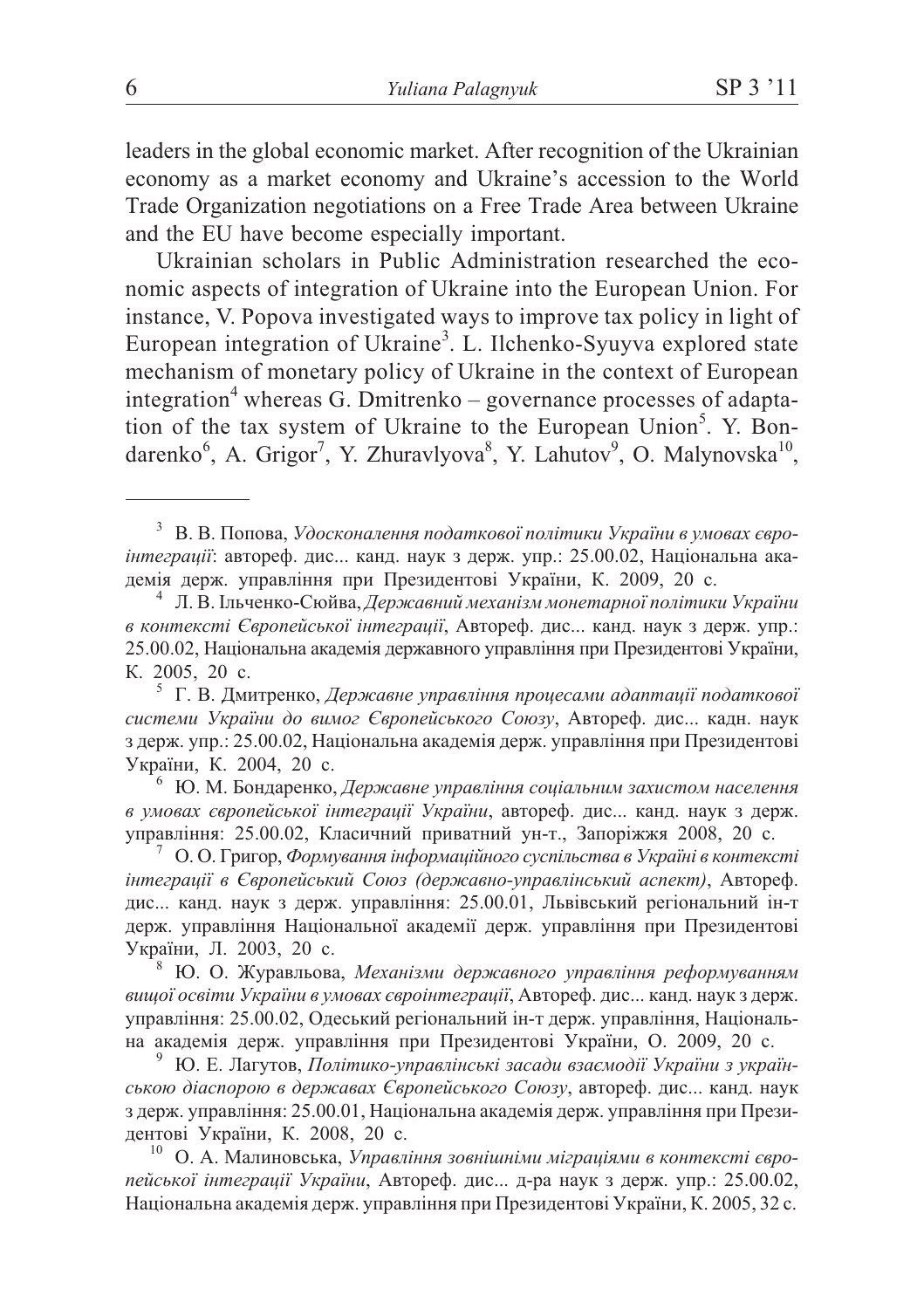R. Storozhuk<sup>11</sup>, K. Shkumbatyuk<sup>12</sup> – all these scientists paid attention to social and humanitarian issues of Ukraine's integration into the EU.

As a result of the analysis of recent research in public administration it can be stated that although the economic aspects of European integration processes are among the most important compared to other areas of integration into the EU, they are not fully covered the field of public administration. This applies to the analysis of negotiations on a Free Trade Area between Ukraine and the European Union during the global financial crisis.

Given the above, the purpose of this paper is to highlight the general economic aspects of a Free Trade Area between Ukraine and the EU that meets the state policy of Ukraine towards European integration. The objectives lie in the selection of challenges for the Ukrainian economy to create a Free Trade Area, and attempts to predict the benefits of its consequences for the economic development of Ukraine for EU membership in the future.

During the 1990's a stronger orientation of Ukraine for EU foreign policy was experienced. If in 1995, according to the information of the Ministry of Economy of Ukraine, export of Ukrainian goods into 15 EU Member States amounted to 10.7% of total commodity exports of Ukraine, in 2000 it was already 16.2%; the corresponding figures for imports were 14.9% and 20.6%. At the beginning of the XXI century, the EU remained the largest trade partner of Ukraine after the CIS, the share of which accounted for 18% of the foreign trade of the country. Meanwhile, Ukraine's share in EU's foreign trade remained low with only 0.42%. Preservation of the negative balance in trade between Ukraine and EU can be named as another negative trend in the 1990s. Only in 1998 the negative balance decreased to 727.7 million U.S. dollars (in 1997 – 1287.1 million U.S. dollars). In 2000 the negative balance in trade between Ukraine and the EU amounted to 307.1 million U.S. dollars. From 1998 a tendency of a stagnation of export of Ukrainian goods in the EU affected the posi-

<sup>&</sup>lt;sup>11</sup> Р. П. Сторожук, Державна молодіжна політика в контексті європейського вибору України: механізми реалізації, автореф. дис... канд. наук з держ. упр.: 25.00.02, Одеський регіональний ін-т держ. управління Національної академії держ. управління при Президентові України, О. 2007, 20 с.

<sup>12</sup> К. Л. Шкумбатюк, Державна політика України у сфері громадянства в контексті європейської інтеграції, Автореф. дис... канд. наук з держ. упр.: 25.00.01, Львівський регіональний ін-т держ. управління Національної академії держ. управління при Президентові України, Л. 2004, 19 с.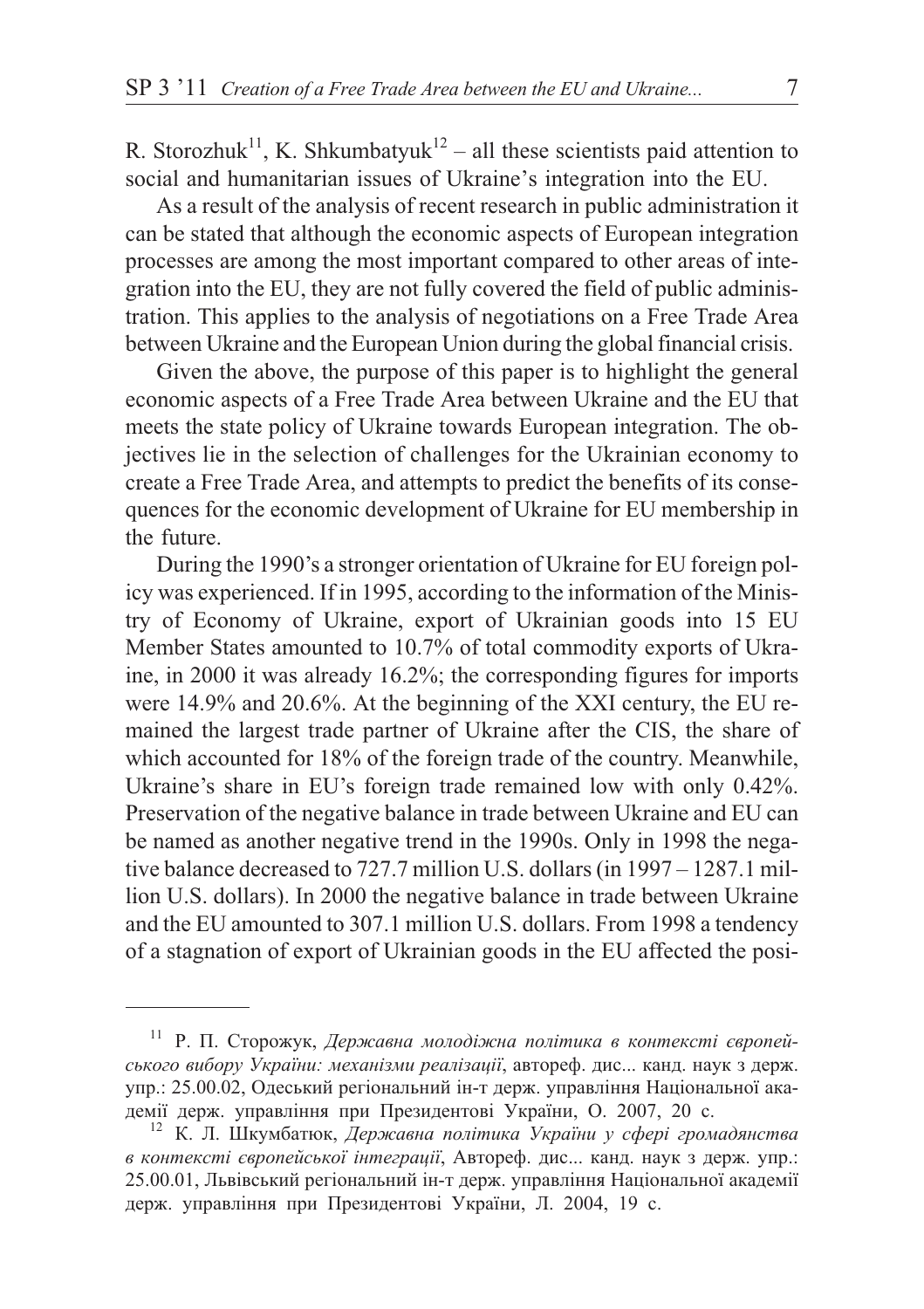tive trend of previous years. As for imports from the EU, it fell in the years 1997–1999 by 29% and only in 2000 showed signs of a growth<sup>13</sup>. According to a foreign researcher W. Fritz, "in the second half of the 1990s, trade in Ukraine gradually began to increase in Central and Eastern Europe and the European Union, although Russia and CIS countries remained the biggest trade partners of Ukraine"<sup>14</sup>. Thus, the overall dynamics of Ukraine's foreign trade with EU countries remained unstable and insufficient to ensure rapid entry into the EU economic space.

Germany was a leader in trade with Ukraine in the 1990s. Next came Italy, France, Spain, Austria, the Netherlands. These countries accounted for 77.8% of trade turnover of Ukraine and the EU. The smallest trade volumes were observed in Luxembourg, Belgium, Sweden. Almost the same countries occupied leading positions in Ukrainian imports. For instance, the main exporters of goods from EU to the Ukrainian market in the late 1990s were Germany (8.56%), Italy (2.77%), France (2.03%), the UK  $(1.09\%)$ , the Netherlands  $(1.09\%)$  and Finland  $(0.78\%)^{15}$ .

The beginning of negotiations between Ukraine and the EU on establishing a Free Trade Area coincided with the global financial and economic crisis. The financial and economic crisis began in late 2008 and led to global recession in 2009, the result of which was the largest decline in world trade over the period since the recession of the world economy in 1929–1933. Observed in 2009 cost reduction in trade volumes compared with  $2008(12.2\%)$  significantly exceeded the largest rate reduction compared to the previous year for the last half century (7.3% in 1975 compared with the previous year). Beginning of the year 2010 marked a revival of world economy, but of all CIS countries the biggest economic downturn recorded in Armenia and Ukraine. In addition, during the world financial crisis the worst trend of trade flows showed the European Union, as EU trade feature was that EU trade with other countries developed far more dynamic than trade between Member States. For example, in the second

<sup>13</sup> Г. І. Мерніков, Європейська інтеграція України та економічна безпека держави, [Електронний ресурс], Центр європейських ініціатив, режим доступу: http://www.eu.sumy.ua/nc/center/articles/ (назва з екрану).

<sup>&</sup>lt;sup>14</sup> V. Fritz, State-building. A Comparative Study of Ukraine, Lithuania, Belarus, and Russia, Central European University Press, Budapest-NY 2007, p. 148.

<sup>15</sup> Г. І. Мерніков, Європейська інтеграція України та економічна безпека держави, [Електронний ресурс], Центр європейських ініціатив, режим доступу: http://www.eu.sumy.ua/nc/center/articles (назва з екрану).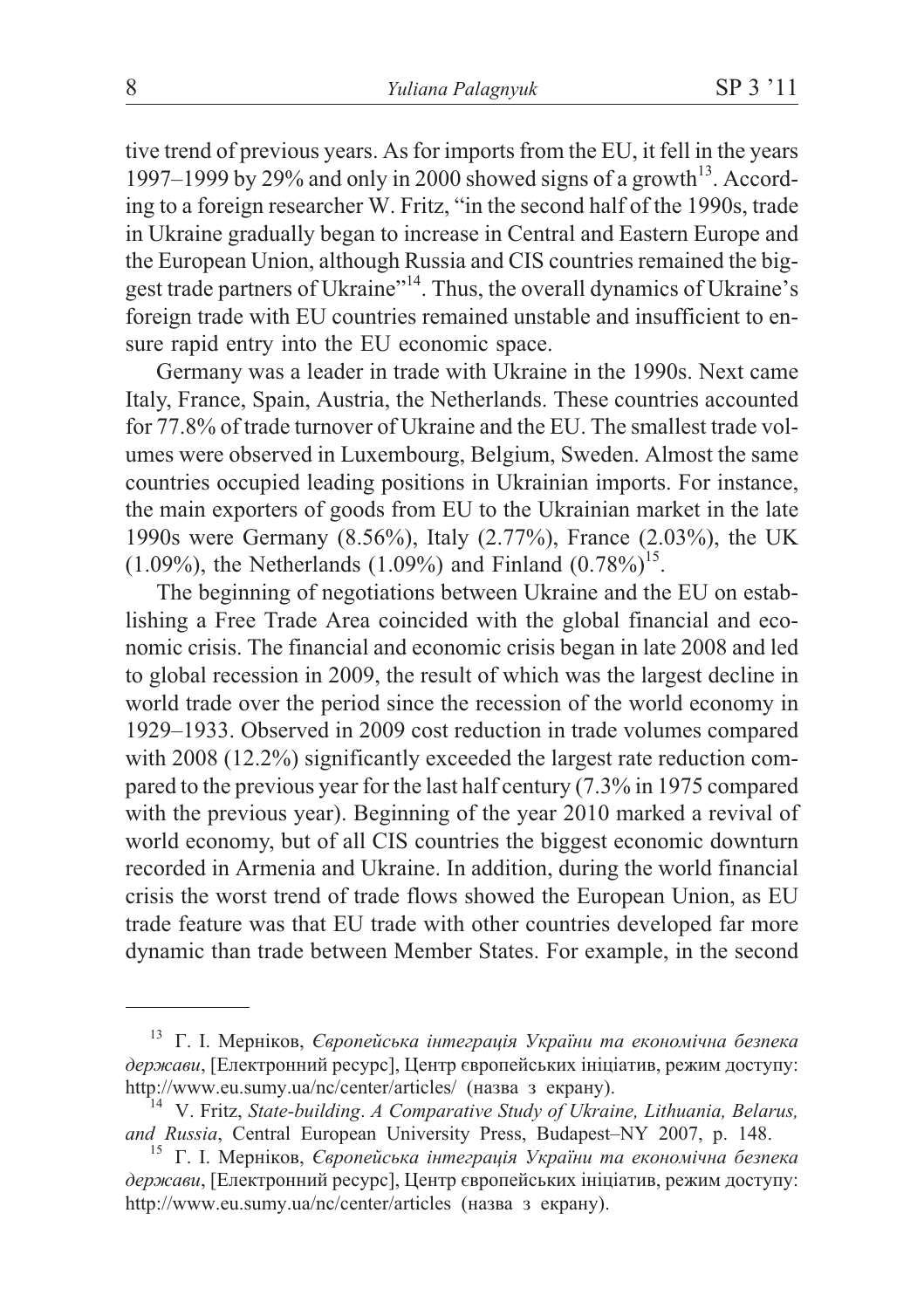quarter of 2010 domestic exports and imports between countries fell by  $2\%$ , compared to the first quarter of this year<sup>16</sup>.

The President of the European Commission José Manuel Barroso, introducing a new strategy "Europe – 2020" in 2010, stated that to continue building Europe, we must learn lessons from this crisis, which showed how we are interdependent. The aim of this strategy is to find the way out of crisis and development of the EU in the next decade, as global financial crisis undermined many achievements of the EU in past decades. To illustrate, the total EU GDP in 2009 decreased by 4% (the worst figure since 1930); industrial production in the EU fell by 20% (the level of the 1990s); unemployment in 2010 also increased to a level of the 1990s. Overall, the EU potential decreased by a half as the result of the crisis. It should be emphasized that the economies of the EU Member States are interdependent. For example, 200 Euros from 1000 Euros of economic growth in one Member State goes to another through internal trade within the EU. As a result, the EU requires coordination, especially during crisis<sup>17</sup>. On trade between the EU and Ukraine during the world financial crisis EU Commissioner for Trade C. de H'yuht noted that in these times to Ukraine and Europe trade is not the problem but part of solving problems because it can create jobs and stimulate growth $18$ .

During the first visit of President of Ukraine to Brussels Viktor Yanukovych stressed that Ukraine's European integration is a key priority of foreign policy and strategy of social reform. The European side stressed that the long-term proposal to Ukraine is the new Association Agreement, which will lead to a deep and comprehensive free trade, giving Ukraine access to the market with 500 million consumers and allowing for a short period to double the Ukrainian exports to the EU<sup>19</sup>.

<sup>&</sup>lt;sup>16</sup> І. В. Клименко, І. В. Ус, *Тенденції післякризового відновлення світової* торгівлі: ризики та пріоритети зовнішньоекономічної політики України: Аналітична доповідь [Електронний ресурс], Національний інститут стратегічних досліджень при Президентові України, с. 1–2, 10–11, режим доступу: http://www.niss.gov.ua/public/File/2011\_nauk\_an\_rozrobku/svitivi\_econom\_tendensii\_2010.pdf (назва з екрану). 17 *<sup>17</sup> Свропа* – 2020 : *ЄС розробляє нову економічну стратегію*, "Євробюлетень"

<sup>2010, № 3,</sup> березень, с. 4–6.<br><sup>18</sup> *Торгівля між ЄС та Україною : в очікуванні революції*, "Євробюлетень"

<sup>2011, № 1,</sup> с. 4.<br><sup>19</sup> *Перший президентський візит Віктор Янукович здійснив до Брюсселя*,

<sup>&</sup>quot;Євробюлетень" 2010, № 3, березень, с. 7.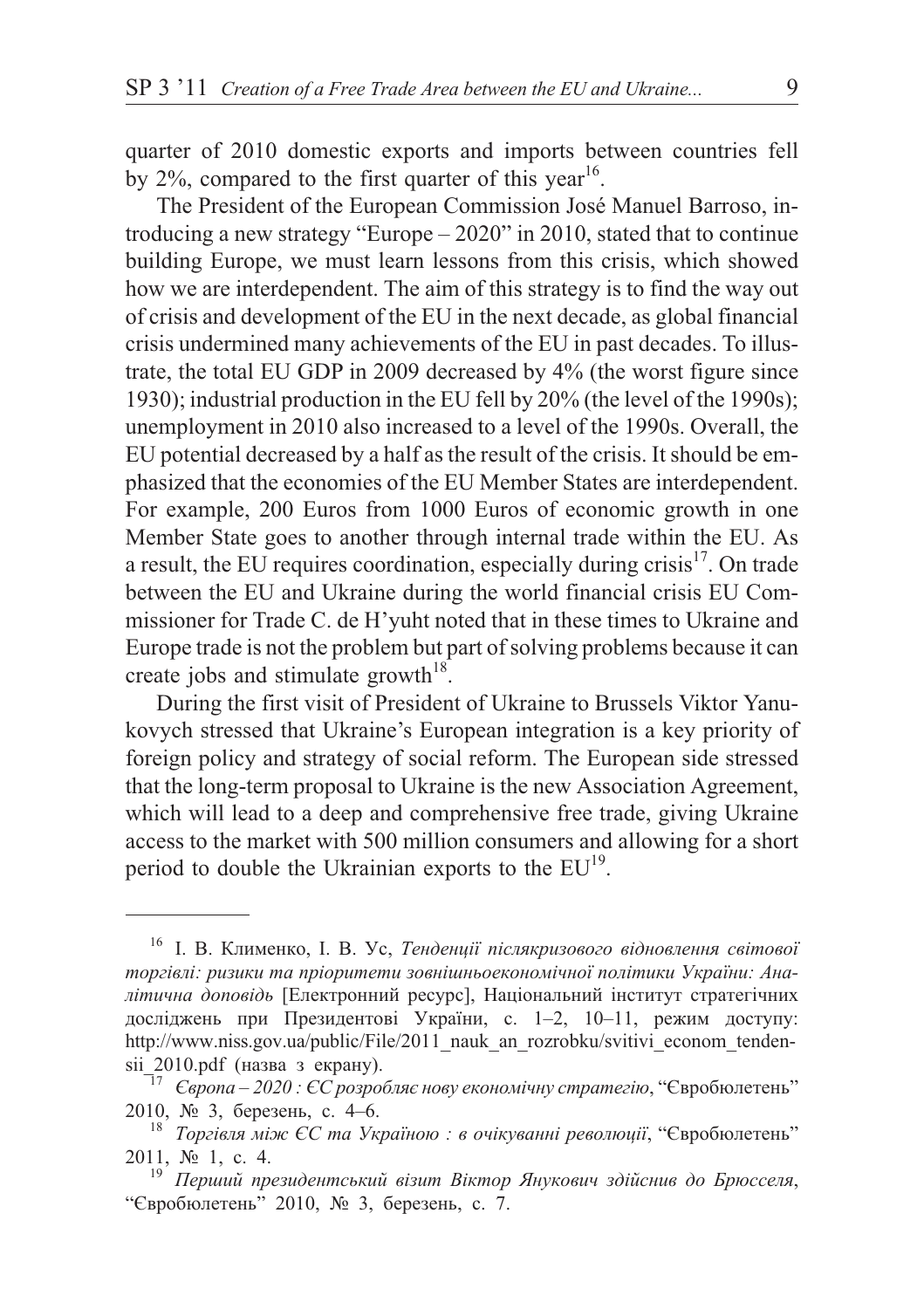Ukraine and the EU have started informal consultations on a new basic agreement in May 2006. Official negotiations were initiated during the EU delegation visit to Kyiv in February 6, 2007 $^{20}$  during German presidency in the EU. In addition to the announcement of the beginning of negotiations during the meeting the parties have identified the specific date of the first round of consultations and a tentative schedule for the next round. It was scheduled to hold a meeting of official delegations of Ukraine and the EU every one – two months in Kyiv and Brussels in turn. In addition, it was decided to form several working groups and subgroups for particular activities to work on own consulting regime. During this meeting the parties also agreed on the need to focus on the first phases of the negotiation process on the content of the agreement, and its name to define the final stage of negotiations depending on the content.

To conduct negotiations four joint working groups were established to content of the agreement in the following areas: 1) political dialogue, foreign and security policy, 2) justice, freedom and security, 3) economic and sectoral cooperation, the issue of human development, 4) free trade area (earned later compared with the first three – after finalization of formal procedures of Ukraine's membership in the World Trade Organization).

EU Commissioner for External Relations and European Neighborhood Policy, Ms. Ferrero-Waldner said in March 2008 on a new enhanced agreement between Ukraine and the EU: "the most important for Ukraine and the European Union is currently negotiating with a new enhanced agreement. Ukraine finally became a WTO member. This opens the way for creation of a Free Trade Area that will be part of the agreement. Especially important to the current negotiations is the political stability in Ukraine that should be based on democracy and the rule of law. In this sense judicial reform, fighting corruption and improving the business climate are especially relevant for Ukriane"<sup>21</sup>. Regarding the timing of signing the Agreement, the EU Commissioner for External Relations and European Neighbourhood Policy, Ms. Ferrero-Waldner in 2008 noted that the negotiation process is very capacious, especially concerning the Free Trade Area. Although both sides fairly quickly worked on developing an

<sup>&</sup>lt;sup>20</sup> *Висновки Ради ЄС щодо переговорів стосовно нової посиленої угоди між<br>ЄС та Україною, в: Україна – ЄС: від Плану дій до посиленої угоди, К. 2007, с. 12.* 

<sup>&</sup>lt;sup>21</sup> *Дуже важливою для наших переговорів є політична стабільність в Украіні*, "Євробюлетень" 2008, № 3, березень, с. 6.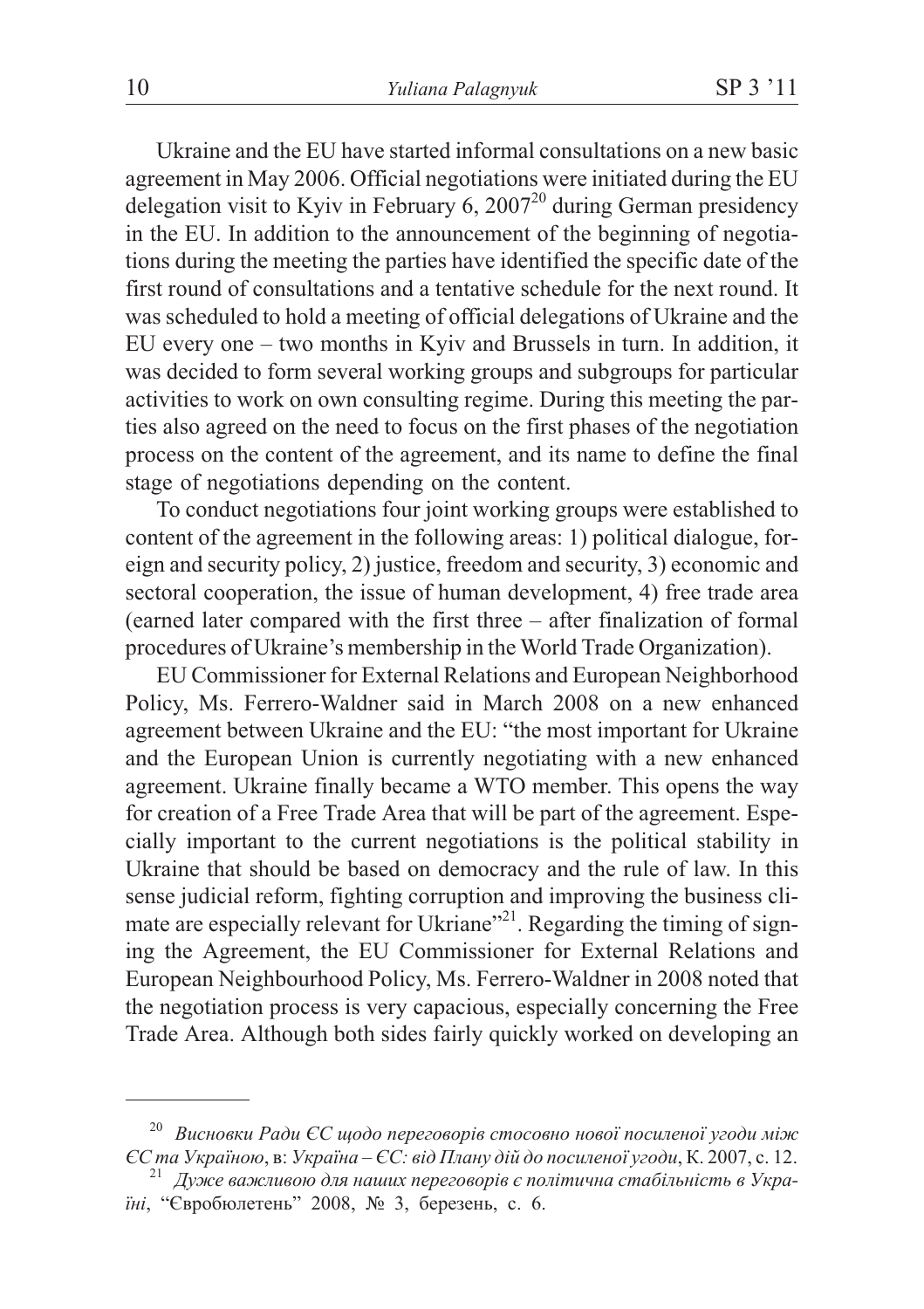Association Agreement, but because a Free Trade Area agreement is part of it, the exact dates were difficult to predict at that time.

According to the joint statement of the EU-Ukraine Summit September 9, 2008, the future Association Agreement will be based on principles of political association and economic integration. In July 22, 2008 the EU Council on General Affairs and External Relations showed its willingness to name a new agreement with Ukraine an "Association Agreement", while reaching a common position on the need for recognition of Ukraine as an "European country" in the preamble to the Agreement. The basis of political association is the convergence of the positions of Ukraine and the EU in all matters of international peace and security, ensuring the direct participation of Ukraine in the EU policy, EU agencies and programs, community action to ensure national security interests of the Ukrainian state. At the heart of economic integration lies a deep and comprehensive Free Trade Area EU-Ukraine, which will gradually open access of Ukraine to the EU internal market.

In a joint statement on the Association Agreement between EU and Ukraine President of Ukraine Viktor Yushchenko, President of France Nicolas Sarkozy and European Commission President Jose Manuel Barroso noted that "the new agreement between EU and Ukraine will be an Association Agreement, which leaves the way opened for further progressive development of relations between Ukraine and the EU. The EU acknowledges Ukraine's European aspirations and welcomes Ukraine's European choice. The gradual rapprochement between Ukraine and the EU in political, economic and legal areas will contribute to further progress in relations between Ukraine and the EU"22.

Also it was noted that the Association Agreement would renew the common institutional framework of Ukraine and the EU, promote the deepening of relations between the two sides in all areas, strengthen political and economic integration between Ukraine and the European Union through mutual rights and obligations. This will create a solid basis for further convergence between Ukraine and EU foreign policy and security and promote the principles of independence, sovereignty, territorial integrity and inviolability of borders. European Union and Ukraine have to respond to the challenges of these principles at all appropriate levels of

<sup>&</sup>lt;sup>22</sup> *Європейський Союз визнає європейські прагнення України*, "Євробюлетень" 2008, № 9, вересень, с. 6.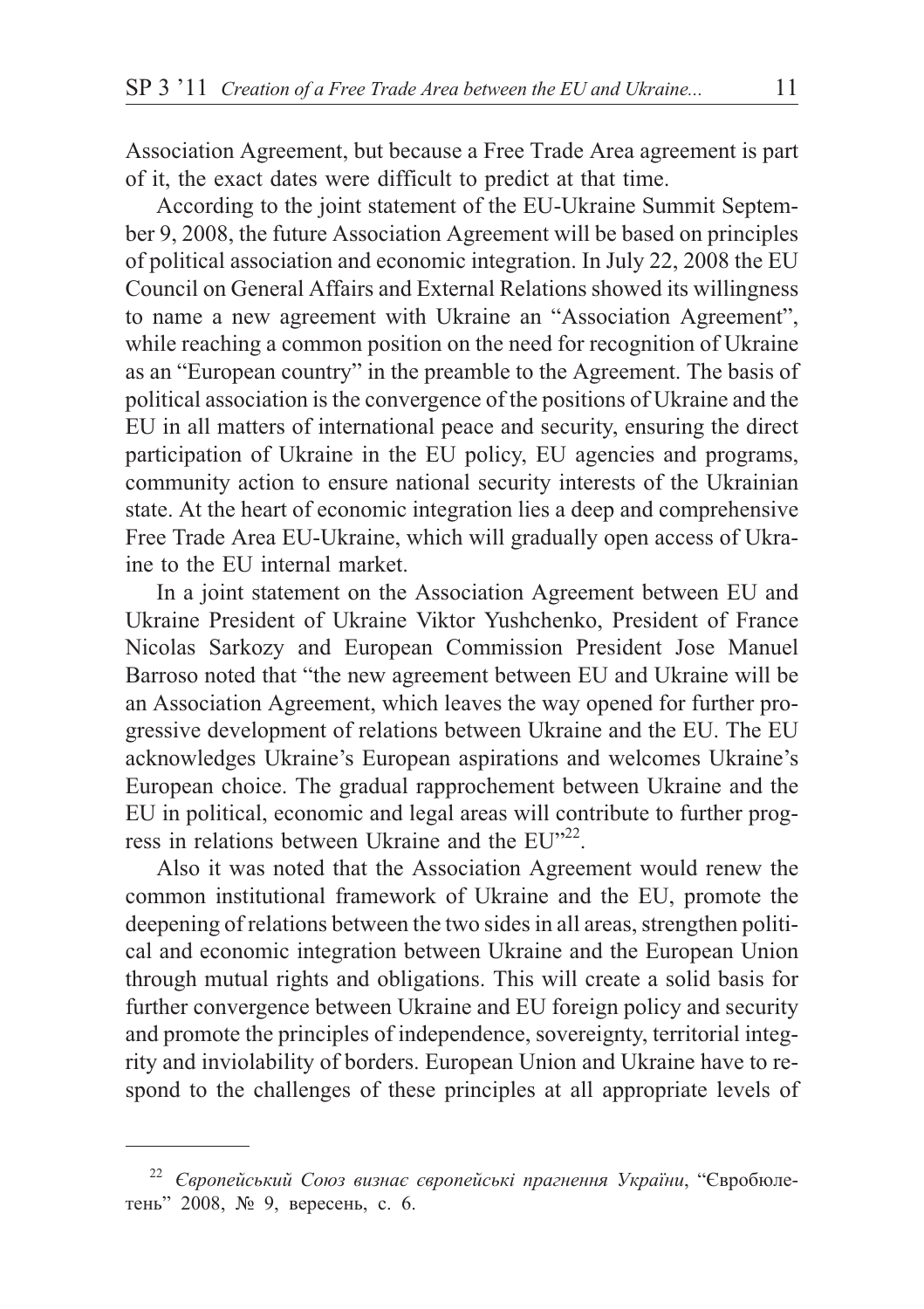political dialogue, including ministerial level. The Association Agreement will also enhance cooperation in many aspects of justice, freedom and security, including migration. Creating a deep and comprehensive Free Trade Area with the large-scale regulatory approximation of Ukraine to the EU standards will promote the gradual integration of Ukraine into the EU internal market $23$ 

For the period of negotiations between Ukraine and the EU on the Free Trade Area it can be said that the European Union is Ukraine's largest trade partner. To illustrate, in 2009 the EU accounted for 29.3% of all Ukrainian trade, but, for example, with the Russian Federation this figure was 25.4%. Ukrainian exports to the EU are mainly "primary goods": agricultural products, steel, chemicals and energy. The EU sells in Ukraine primarily transportation equipment, products, machinery, clothing and textiles. It should be emphasized that Ukraine as a trading partner is not too important for the EU as trade with Ukraine is only 0,9% of the EU's total volume of trade. Moreover, a large decline in trade between Ukraine and the EU was in crisis year of 2009 (see Figure 1). Imports from Ukraine to the EU dropped by 45.8% over the previous year, while the EU exports to Ukraine – by  $44.6\%^{24}$ . And, although since 2010 there is renovation of trade between the EU and Ukraine, but even pre-crisis years and the per-



Figure 1. Ukraine's trade with the European Union (EUR billion) According to the data: "Євробюлетень" 2011, № 1, с. 5.

<sup>&</sup>lt;sup>23</sup> Ibidem 22, с. 6.<br><sup>24</sup> *Торгівля між ЄС та Україною : в очікуванні революції*, "Євробюлетень" 2011,  $\mathcal{N}$  1, c. 4.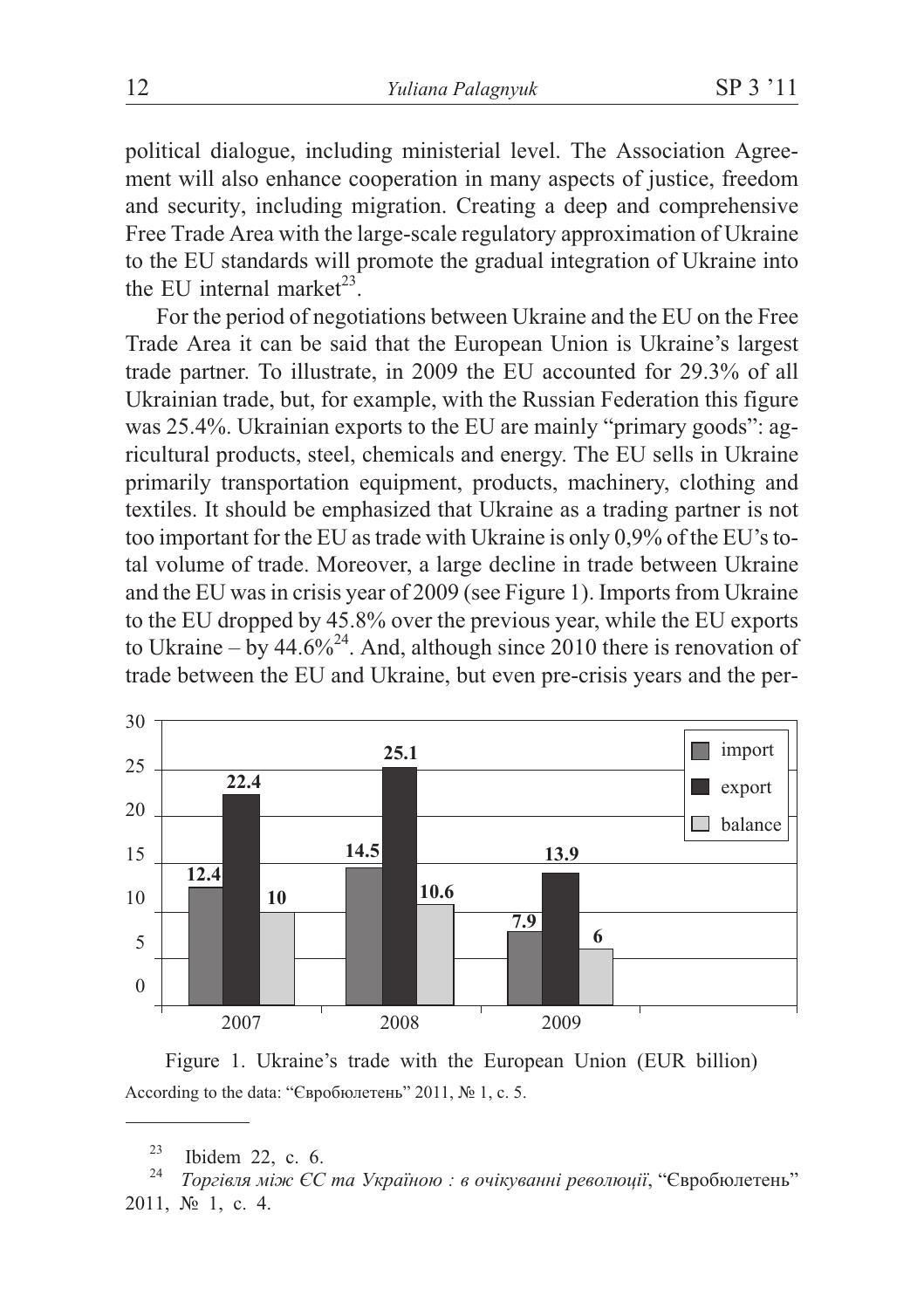formance period beginning negotiations on a Free Trade Area between Ukraine and the EU can not be regarded as potentially the most high for both sides.

Free Trade Area between Ukraine and the EU will create an enabling environment for increased trade between the two sides. This is possible because a FTA provides for elimination of tariffs on almost all goods and services. Instead, Ukraine currently enjoys the advantage of EU General System of Preferences, under which about half of exported Ukrainian goods to the EU have tariff-free access to the market. However, tariffs are especially important for those of Ukrainian products, which constitute the largest share of country's exports: steel, textiles, fertilizers. After the Agreement on Free Trade Area between Ukraine and the EU comes into force tariffs for more than 90% industrial and 80% of agricultural and food products will be zero. For the part of Ukrainian exports, which will not be fully liberalized, the EU offers substantial ease of access to its market, for example, zero quota for a certain amount of pork, meat, poultry, grains. Finally, the overall goal of a Free Trade Area between Ukraine and the EU is providing 95% of trade without customs duties between EU and Ukrain $e^{25}$ .

Free Trade Area creation will require from Ukrainian government and business circles to find the balance of interests to achieve this initial level of integration. Most claims that Ukraine has to perform for a creation of a Free Trade Area coincide with the program of important reforms, which should give a strong impetus to overall development of the country. Rationality choice of form agreement on a deep free trade for Ukraine is confirmed by the analysis of possible scenarios of trade liberalization between the EU and Ukraine

Creation of a Free Trade Area, except the abolition of duties, involves reaching convergence in the regulatory and trade fields (in the field of technical standards, sanitary and sanitary regulations, regulation of the internal market of ecological safety, competition policy, corporate governance and competitiveness, innovation and industrial policy, human intellectual property, government procurement, financial services, etc.)<sup>26</sup>.

 $25$  Ibidem 24, c. 4.

<sup>&</sup>lt;sup>26</sup> Висновки Ради ЄС щодо переговорів стосовно нової посиленої угоди між  $\epsilon$ С та Україною, в: Україна –  $\epsilon$ С : від Плану дій до посиленої угоди, К. 2007, c. 126.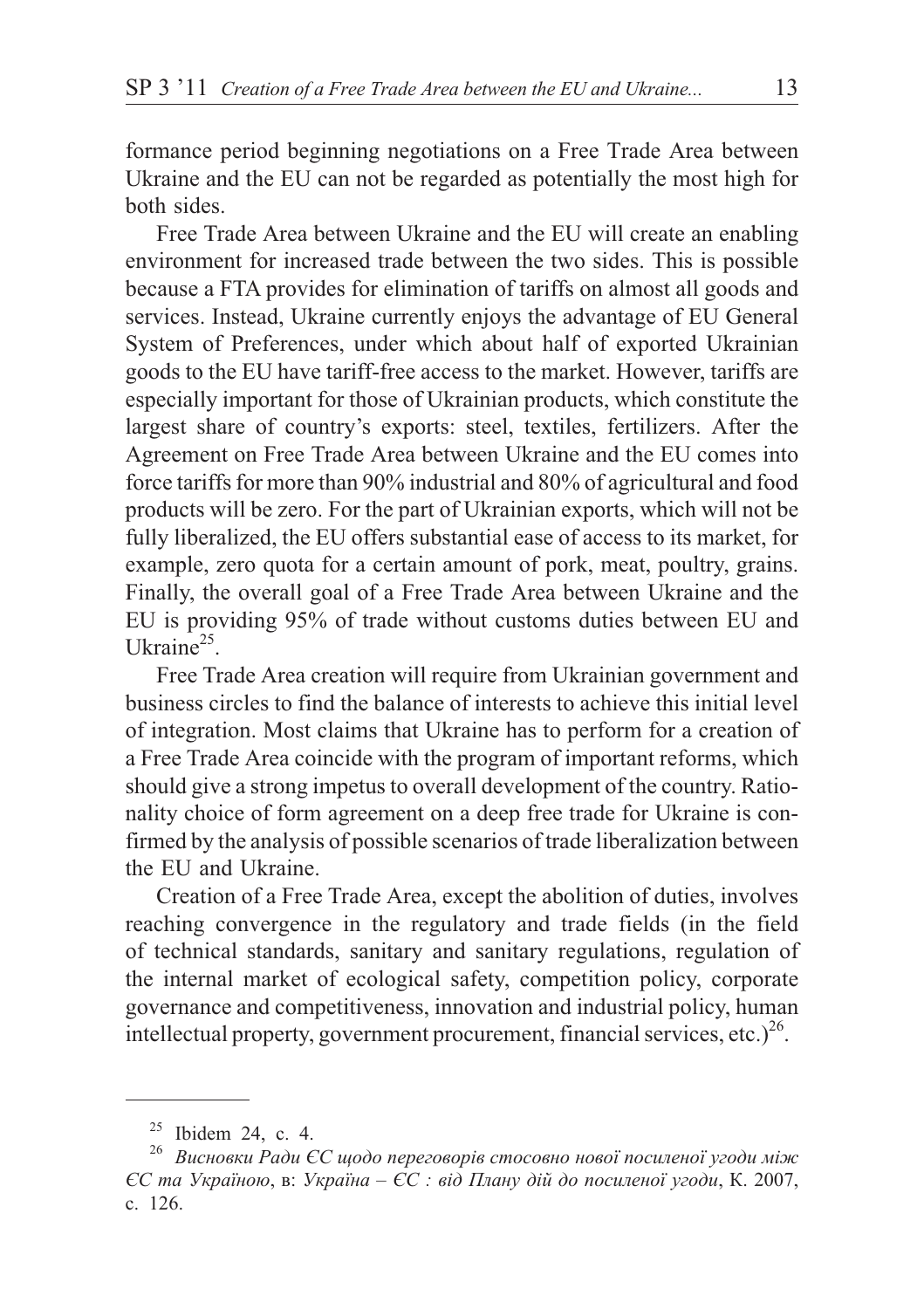It is clear that a free trade makes challenges particularly for the Ukrainian economy. Indeed, a transitional period during which the parties aim at gradual elimination of tariffs is provided for certain groups of products. In this matter the EU proposes the so-called asymmetric approach: Ukraine gets longer period than the EU for a gradual reduction or elimination of its tariffs.

Period for this is set from two to ten years, but the agreement provides approval for each agricultural or industrial product<sup>27</sup>. In addition, there is a significant challenge for Ukrainian producers, namely: compliance of Ukrainian production and quality standards with the EU's. Addressing this question for Ukrainian producers is of particular relevance, because the elimination of tariffs in trade between Ukraine and the EU does not guarantee free trade if the Ukrainian goods do not meet EU quality standards.

However, despite some problems and shortcomings in the integration of Ukraine into the European market at the present stage there is a need to intensify the economic integration of Ukraine into the EU, because the strategic interests of Ukraine in Europe include the need for technological upgrading of domestic production, the possibility of mastering the knowledge-intensive technologies. There is a need a change of inertial industrial development to innovative development of Ukrainian economy that meets the requirements of the present stage of scientific and technological revolution. On author's view this will be facilitated by the development of large-scale economic relations with highly developed European countries. Ukraine is interested in large investments from these countries for the technological restructuring of its national economic complex. Also essential aspect is the possibility of an appropriate financial support from the European countries, the development of financial cooperation with them.

From 1998 to 2008 Partnership and Cooperation Agreement between Ukraine and the EU was the basis for economic cooperation and relations between the two parties to the Agreement, and the gradual implementation of it let to a significant progress in relations between Ukraine and the EU in terms of economic integration.

However, when the term of the Partnership and Cooperation Agreement had finished, Ukraine and the EU launched negotiations on a Free Trade Area, which are still ongoing because of the need to clarify many

<sup>&</sup>lt;sup>27</sup> Торгівля між ЄС та Україною: в очікуванні революції, "Євробюлетень" 2011, № 1, с. 4.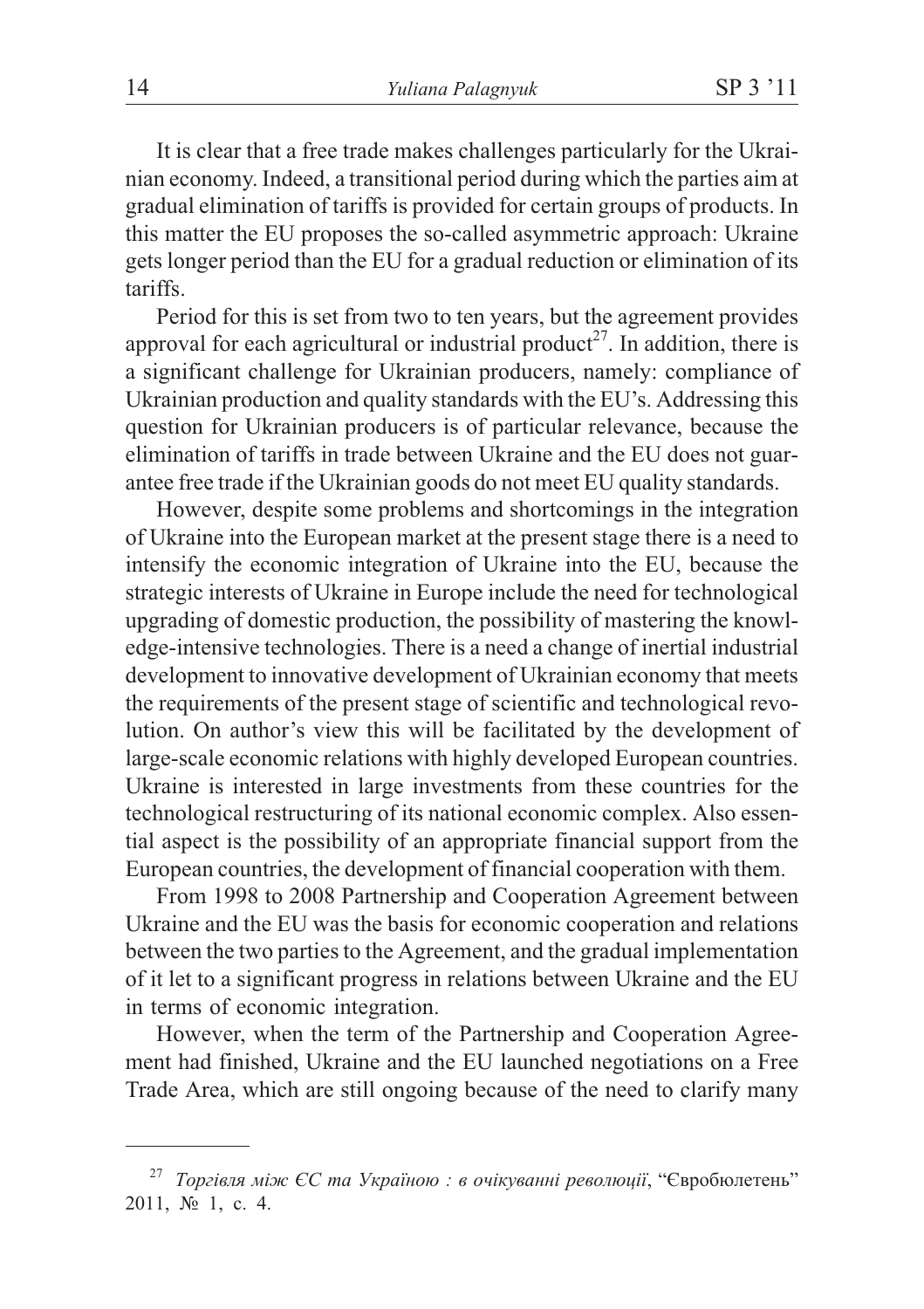provisions for the mutual benefits of both parties. Creation of a Free Trade Area between Ukraine and the EU meets the provisions of the Law of Ukraine "On the Basis of Domestic and Foreign Policy" and the Law of Ukraine "On Principles of National Security of Ukraine". For instance, Article 6 "The Priorities of National Interests", as amended by the Law N 2411-VI from 01.07.2010 on the Law of Ukraine "On Principles of National Security of Ukraine" establishes a priority of "Ukraine's integration into European political, economic, legal space, the development equal and mutually beneficial relations with other states in the interests of Ukraine"<sup>28</sup>. Moreover, after the expiration of the Partnership and Cooperation Agreement article 11 "Principles of Foreign Policy" of the Law of Ukraine "On the Basis of Domestic and Foreign Policy" from 01.07.2010 one of the main principles of Ukraine's foreign policy defines "Ukraine's integration into European political, economic, legal space to membership in the European Union"29.

It should be mentioned that benefits of a Free Trade Area between the EU and Ukraine are expectedly different for Ukraine. For example, the need to reform and move closer to European standards of quality goods and services will lead to modernization of the firms, which is positive in strategic significance for Ukrainian producers. Another advantage lies in the fact that a Free Trade Area will increase competition in the Ukrainian market, which will result in decreasing of prices for goods and services. The above mentioned together with the compliance of Ukrainian products to European quality standards will be an expected benefit for all Ukrainian consumers. In general, state policy of Ukraine towards European integration helps to speed up the stabilization process including in the economy of the country, as the EU standards are identical to those landmarks, which Ukraine faces in building economic relations on the model of leading European states.

Thus, a Free Trade Area creation between Ukraine and the EU, despite some short-term obstacles and disadvantages analyzed in this paper,

<sup>&</sup>lt;sup>28</sup> *Про основи національної безпеки України*, Закон України від 19.06.2003, № 964-IV [Електронний ресурс], Офіційний сайт Верховної Ради України, режим доступу: http://zakon.rada.gov.ua/cgi-bin/laws/main.cgi?nreg=964-15, (назва з екрану). <sup>29</sup> *Про засади внутрішньої і зовнішньої політики*, Закон України від 01.07.2010,

<sup>№ 2411-</sup>VI [Електронний ресурс], Офіційний сайт Верховної Ради України, режим доступу: http://zakon.rada.gov.ua/cgi-bin/laws/main.cgi?nreg=2411-17 (назва з екрану).